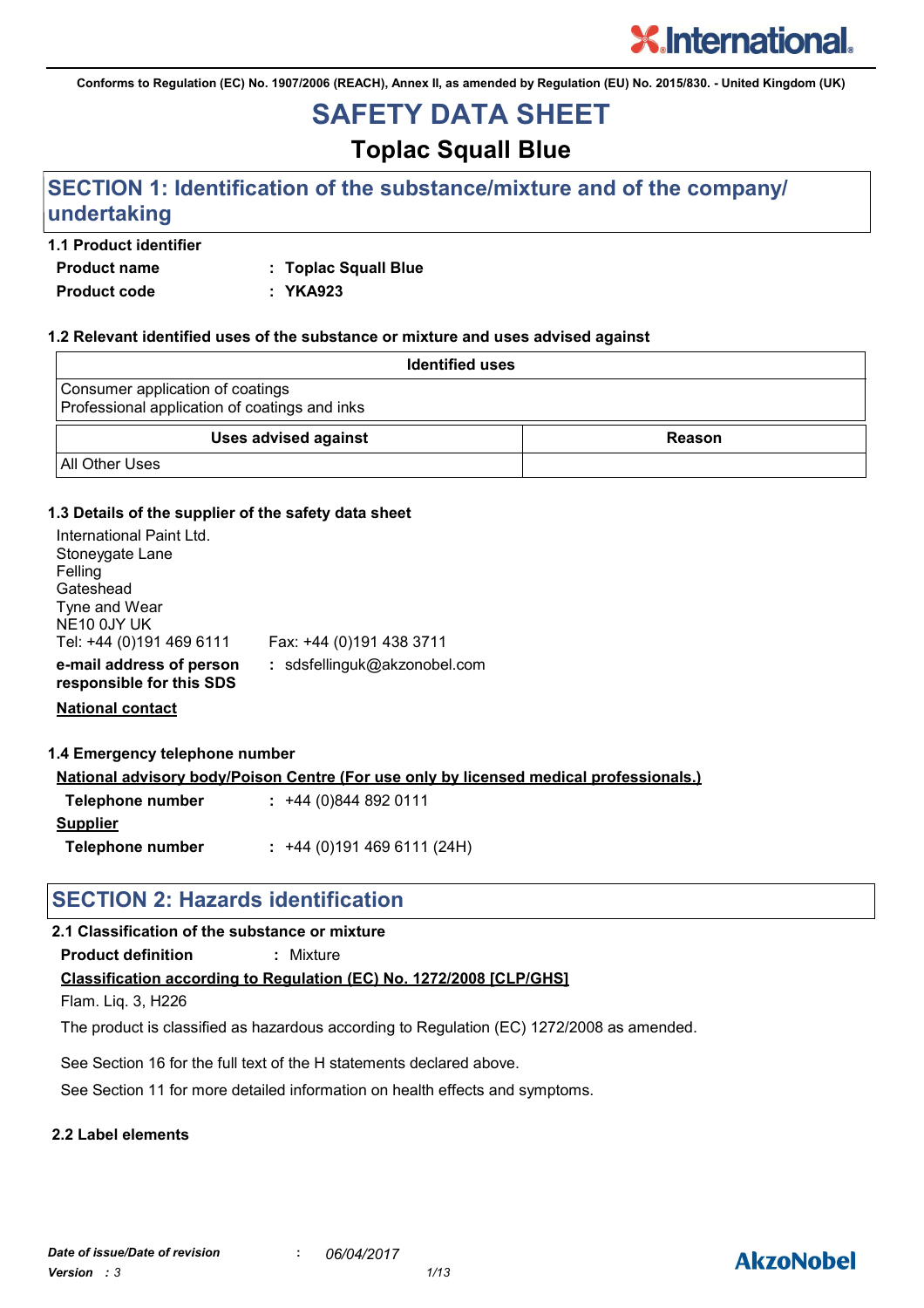### **SECTION 2: Hazards identification**

| <b>Hazard pictograms</b> |  |
|--------------------------|--|
|--------------------------|--|



| <b>Signal word</b>                                                                                                                                       | $:$ Warning                                                                                                                                              |
|----------------------------------------------------------------------------------------------------------------------------------------------------------|----------------------------------------------------------------------------------------------------------------------------------------------------------|
| <b>Hazard statements</b>                                                                                                                                 | : Flammable liquid and vapour.                                                                                                                           |
| <b>Precautionary statements</b>                                                                                                                          |                                                                                                                                                          |
| General                                                                                                                                                  | : Read label before use. Keep out of reach of children. If medical advice is needed,<br>have product container or label at hand.                         |
| <b>Prevention</b>                                                                                                                                        | : Wear protective gloves. Wear eye or face protection. Keep away from heat, hot<br>surfaces, sparks, open flames and other ignition sources. No smoking. |
| <b>Response</b>                                                                                                                                          | : IF ON SKIN (or hair): Take off immediately all contaminated clothing. Rinse skin<br>with water or shower.                                              |
| <b>Storage</b>                                                                                                                                           | : Keep cool.                                                                                                                                             |
| <b>Disposal</b>                                                                                                                                          | : Dispose of contents and container in accordance with all local, regional, national<br>and international regulations.                                   |
| <b>Supplemental label</b><br>elements                                                                                                                    | : Contains 2-butanone oxime. May produce an allergic reaction. Repeated exposure<br>may cause skin dryness or cracking.                                  |
|                                                                                                                                                          | Wear appropriate respirator when ventilation is inadequate.                                                                                              |
| <b>Annex XVII - Restrictions</b><br>on the manufacture,<br>placing on the market and<br>use of certain dangerous<br>substances, mixtures and<br>articles | : Not applicable.                                                                                                                                        |
|                                                                                                                                                          |                                                                                                                                                          |

**Other hazards which do : not result in classification** : None known. **2.3 Other hazards**

### **SECTION 3: Composition/information on ingredients**

**3.2 Mixtures :** Mixture

| <b>Product/ingredient</b><br>name          | <b>Identifiers</b>                                                                      | $%$ by<br>weight | <b>Classification</b><br><b>Regulation (EC) No.</b><br>1272/2008 [CLP]        | <b>Nota</b><br>(s) | <b>Type</b> |
|--------------------------------------------|-----------------------------------------------------------------------------------------|------------------|-------------------------------------------------------------------------------|--------------------|-------------|
| Naphtha (petroleum),<br>hydrotreated heavy | REACH#:<br>l01-2119486659-16<br>EC: 265-150-3<br>CAS: 64742-48-9<br>Index: 649-327-00-6 | ≥25 - ≤50        | Asp. Tox. 1, H304<br><b>EUH066</b>                                            | P                  | [1] [2]     |
| 2-ethylhexanoic acid,<br>zirconium salt    | REACH#:<br>01-2119979088-21<br>EC: 245-018-1<br>CAS: 22464-99-9                         | $\leq 1$         | Repr. 2, H361fd (Fertility and<br>Unborn child) (oral)                        |                    | [1] [2]     |
| 2-butanone oxime                           | REACH#:<br>01-2119539477-28<br>EC: 202-496-6<br>CAS: 96-29-7<br>Index: 616-014-00-0     | ≤ $0.3$          | Acute Tox. 4, H312<br>Eye Dam. 1, H318<br>Skin Sens. 1, H317<br>Carc. 2, H351 |                    | $[1]$       |
| Date of issue/Date of revision             | 06/04/2017<br>÷.                                                                        |                  |                                                                               | <b>AkzoNobel</b>   |             |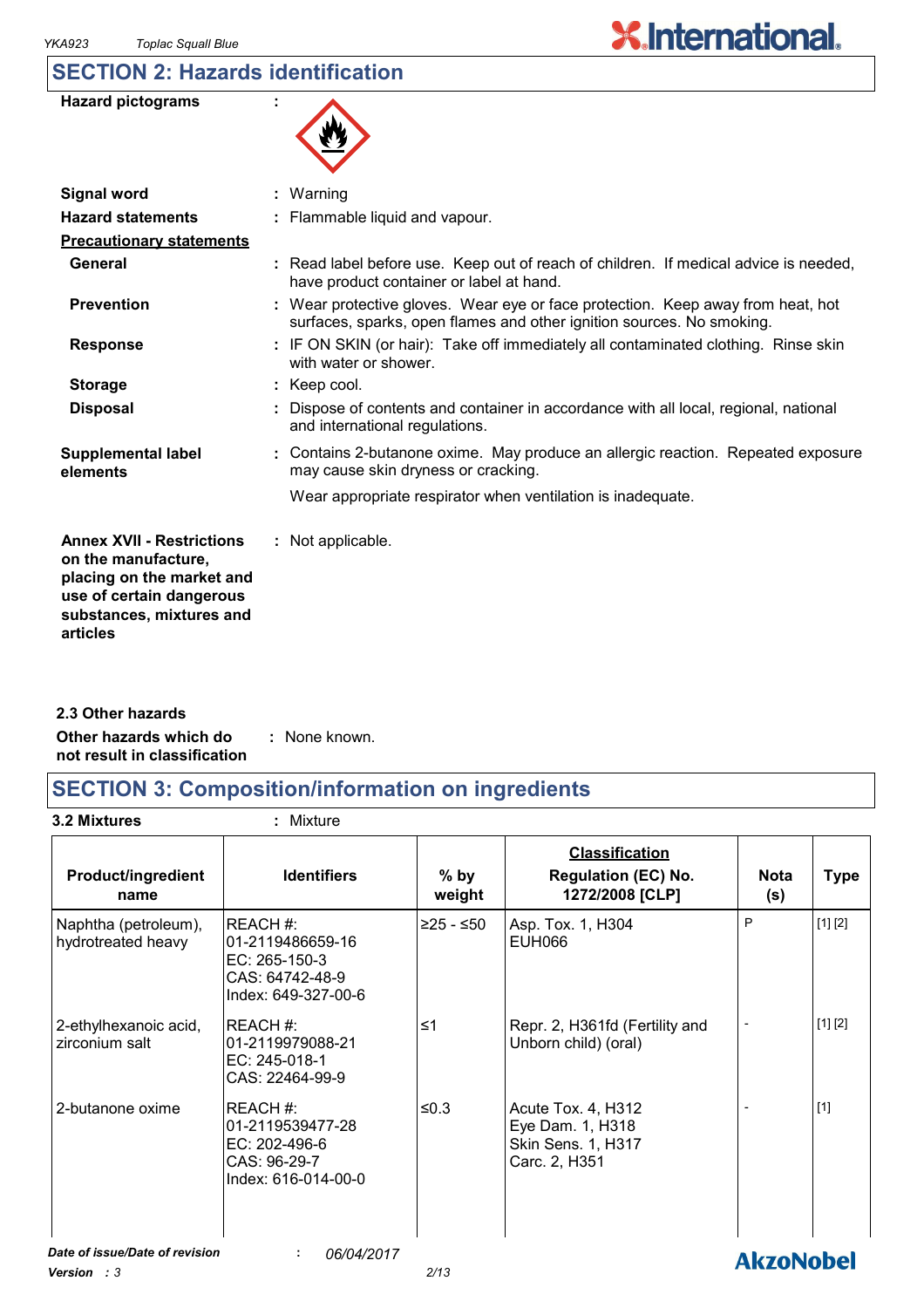### **SECTION 3: Composition/information on ingredients**

|  | See Section 16 for the |  |
|--|------------------------|--|
|  | full text of the H     |  |
|  | statements declared    |  |
|  | above.                 |  |
|  |                        |  |

There are no additional ingredients present which, within the current knowledge of the supplier and in the concentrations applicable, are classified as hazardous to health or the environment, are PBTs or vPvBs or have been assigned a workplace exposure limit and hence require reporting in this section.

Type

[1] Substance classified with a health or environmental hazard

[2] Substance with a workplace exposure limit

[3] Substance meets the criteria for PBT according to Regulation (EC) No. 1907/2006, Annex XIII

[4] Substance meets the criteria for vPvB according to Regulation (EC) No. 1907/2006, Annex XIII

[5] Substance of equivalent concern

Occupational exposure limits, if available, are listed in Section 8.

| <b>Nota</b> |
|-------------|
| (s)         |

**X.International.** 

**SECTION 4: First aid measures**

#### **4.1 Description of first aid measures**

| General                           | : In all cases of doubt, or when symptoms persist, seek medical attention. Never give<br>anything by mouth to an unconscious person. If unconscious, place in recovery<br>position and seek medical advice. |
|-----------------------------------|-------------------------------------------------------------------------------------------------------------------------------------------------------------------------------------------------------------|
| Eye contact                       | : Remove contact lenses, irrigate copiously with clean, fresh water, holding the<br>eyelids apart for at least 10 minutes and seek immediate medical advice.                                                |
| <b>Inhalation</b>                 | : Remove to fresh air. Keep person warm and at rest. If not breathing, if breathing is<br>irregular or if respiratory arrest occurs, provide artificial respiration or oxygen by<br>trained personnel.      |
| <b>Skin contact</b>               | : Remove contaminated clothing and shoes. Wash skin thoroughly with soap and<br>water or use recognised skin cleanser. Do NOT use solvents or thinners.                                                     |
| Ingestion                         | : If swallowed, seek medical advice immediately and show the container or label.<br>Keep person warm and at rest. Do NOT induce vomiting.                                                                   |
| <b>Protection of first-aiders</b> | : No action shall be taken involving any personal risk or without suitable training. It<br>may be dangerous to the person providing aid to give mouth-to-mouth resuscitation.                               |

#### **4.2 Most important symptoms and effects, both acute and delayed**

| Potential acute health effects       |                                                                                                                                            |
|--------------------------------------|--------------------------------------------------------------------------------------------------------------------------------------------|
| Eye contact                          | : No known significant effects or critical hazards.                                                                                        |
| <b>Inhalation</b>                    | : No known significant effects or critical hazards.                                                                                        |
| <b>Skin contact</b>                  | : Defatting to the skin. May cause skin dryness and irritation.                                                                            |
| Ingestion                            | : No known significant effects or critical hazards.                                                                                        |
| <u> Over-exposure signs/symptoms</u> |                                                                                                                                            |
| Eye contact                          | : No specific data.                                                                                                                        |
| <b>Inhalation</b>                    | : Adverse symptoms may include the following:<br>headache<br>drowsiness/fatigue<br>dizziness/vertigo<br>muscle weakness<br>unconsciousness |
| <b>Skin contact</b>                  | : Adverse symptoms may include the following:<br>irritation<br>dryness<br>cracking                                                         |
| Ingestion                            | : No specific data.                                                                                                                        |

#### **4.3 Indication of any immediate medical attention and special treatment needed**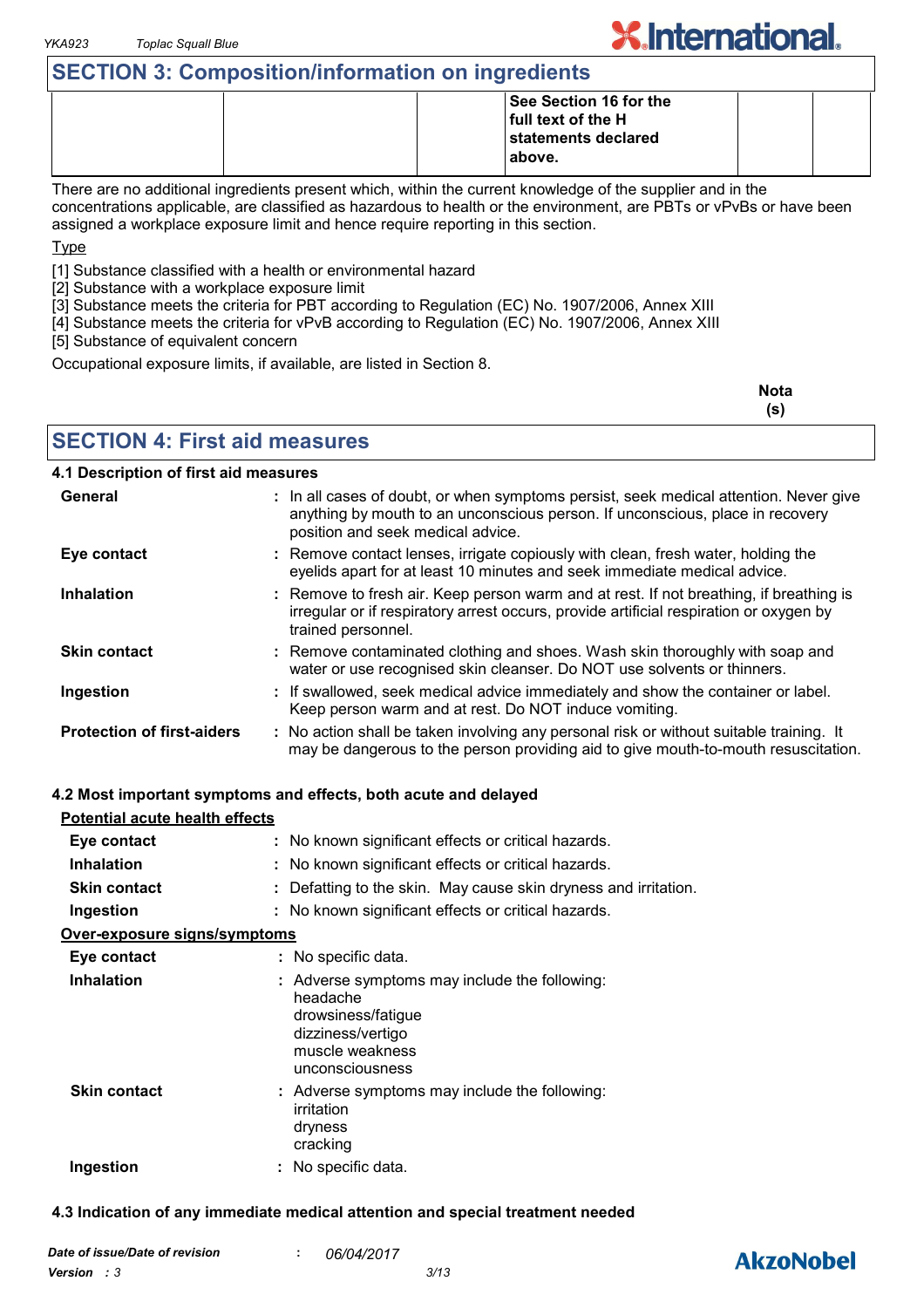#### **SECTION 4: First aid measures**

| Notes to physician                                       | : Treat symptomatically. Contact poison treatment specialist immediately if large<br>quantities have been ingested or inhaled.                                                                                                                                                                                                                                      |  |
|----------------------------------------------------------|---------------------------------------------------------------------------------------------------------------------------------------------------------------------------------------------------------------------------------------------------------------------------------------------------------------------------------------------------------------------|--|
| <b>Specific treatments</b>                               | : No specific treatment.                                                                                                                                                                                                                                                                                                                                            |  |
| <b>SECTION 5: Firefighting measures</b>                  |                                                                                                                                                                                                                                                                                                                                                                     |  |
| 5.1 Extinguishing media                                  |                                                                                                                                                                                                                                                                                                                                                                     |  |
| Suitable extinguishing<br>media                          | : Use dry chemical, $CO2$ , water spray (fog) or foam.                                                                                                                                                                                                                                                                                                              |  |
| Unsuitable extinguishing<br>media                        | : Do not use water jet.                                                                                                                                                                                                                                                                                                                                             |  |
|                                                          | 5.2 Special hazards arising from the substance or mixture                                                                                                                                                                                                                                                                                                           |  |
| <b>Hazards from the</b><br>substance or mixture          | : Flammable liquid and vapour. In a fire or if heated, a pressure increase will occur<br>and the container may burst, with the risk of a subsequent explosion. Runoff to<br>sewer may create fire or explosion hazard.                                                                                                                                              |  |
| <b>Hazardous thermal</b><br>decomposition products       | : Decomposition products may include the following materials:<br>carbon dioxide<br>carbon monoxide<br>metal oxide/oxides                                                                                                                                                                                                                                            |  |
| 5.3 Advice for firefighters                              |                                                                                                                                                                                                                                                                                                                                                                     |  |
| <b>Special protective actions</b><br>for fire-fighters   | : Promptly isolate the scene by removing all persons from the vicinity of the incident if<br>there is a fire. No action shall be taken involving any personal risk or without<br>suitable training. Move containers from fire area if this can be done without risk.<br>Use water spray to keep fire-exposed containers cool.                                       |  |
| <b>Special protective</b><br>equipment for fire-fighters | Fire-fighters should wear appropriate protective equipment and self-contained<br>breathing apparatus (SCBA) with a full face-piece operated in positive pressure<br>mode. Clothing for fire-fighters (including helmets, protective boots and gloves)<br>conforming to European standard EN 469 will provide a basic level of protection for<br>chemical incidents. |  |

### **SECTION 6: Accidental release measures**

|                                                          | 6.1 Personal precautions, protective equipment and emergency procedures                                                                                                                                                                                                                                                                                                                                                                                                                        |  |
|----------------------------------------------------------|------------------------------------------------------------------------------------------------------------------------------------------------------------------------------------------------------------------------------------------------------------------------------------------------------------------------------------------------------------------------------------------------------------------------------------------------------------------------------------------------|--|
| For non-emergency<br>personnel                           | : No action shall be taken involving any personal risk or without suitable training.<br>Evacuate surrounding areas. Keep unnecessary and unprotected personnel from<br>entering. Do not touch or walk through spilt material. Shut off all ignition sources.<br>No flares, smoking or flames in hazard area. Avoid breathing vapour or mist.<br>Provide adequate ventilation. Wear appropriate respirator when ventilation is<br>inadequate. Put on appropriate personal protective equipment. |  |
|                                                          | For emergency responders : If specialised clothing is required to deal with the spillage, take note of any<br>information in Section 8 on suitable and unsuitable materials. See also the<br>information in "For non-emergency personnel".                                                                                                                                                                                                                                                     |  |
| <b>6.2 Environmental</b><br>precautions                  | : Avoid dispersal of spilt material and runoff and contact with soil, waterways, drains<br>and sewers. Inform the relevant authorities if the product has caused environmental<br>pollution (sewers, waterways, soil or air).                                                                                                                                                                                                                                                                  |  |
| 6.3 Methods and material for containment and cleaning up |                                                                                                                                                                                                                                                                                                                                                                                                                                                                                                |  |

Stop leak if without risk. Move containers from spill area. Use spark-proof tools and explosion-proof equipment. Dilute with water and mop up if water-soluble. Alternatively, or if water-insoluble, absorb with an inert dry material and place in an appropriate waste disposal container. Dispose of via a licensed waste disposal contractor. **Small spill :**

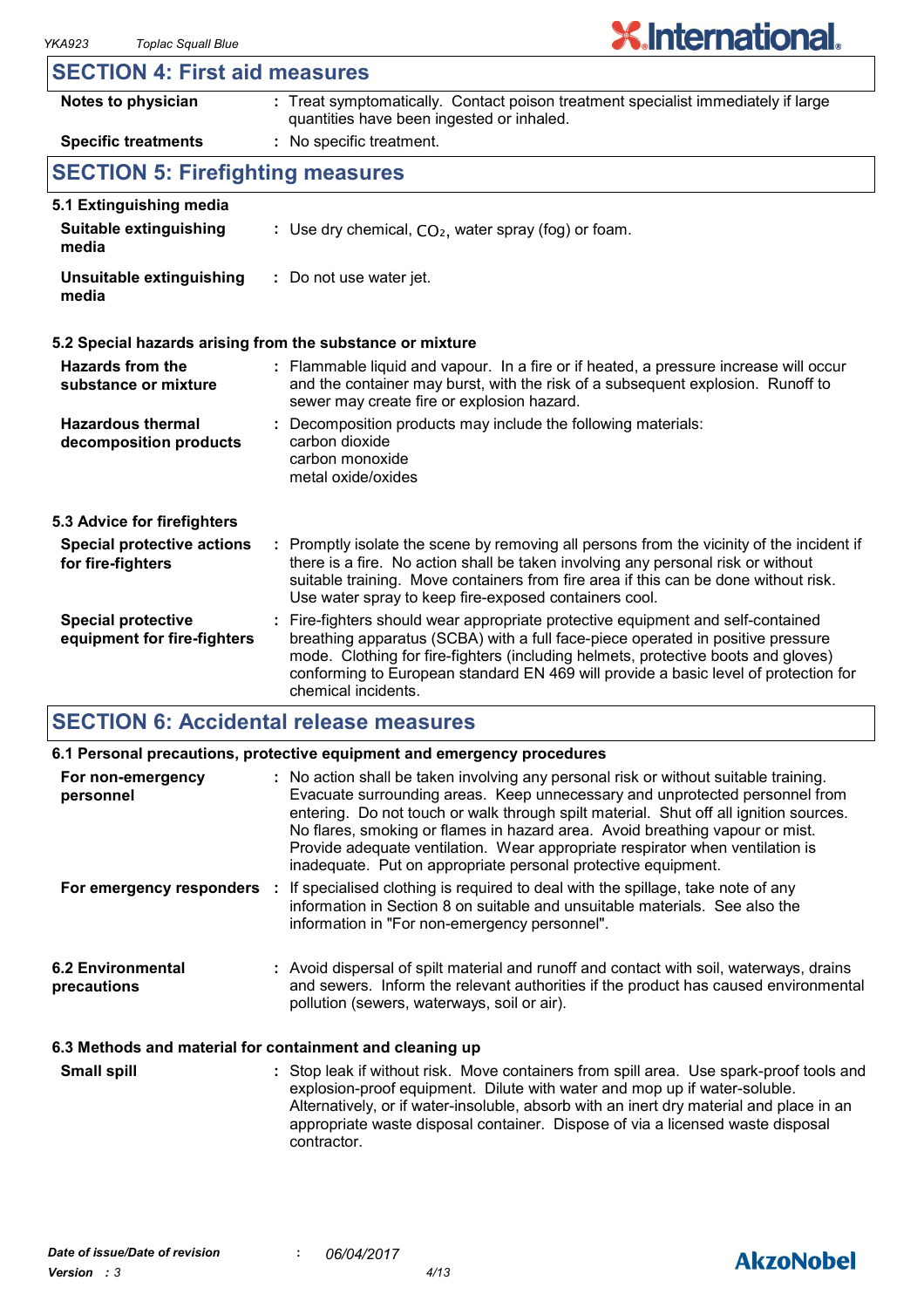### **SECTION 6: Accidental release measures**

| Large spill                        | : Stop leak if without risk. Move containers from spill area. Use spark-proof tools and<br>explosion-proof equipment. Approach the release from upwind. Prevent entry into<br>sewers, water courses, basements or confined areas. Wash spillages into an<br>effluent treatment plant or proceed as follows. Contain and collect spillage with non-<br>combustible, absorbent material e.g. sand, earth, vermiculite or diatomaceous earth<br>and place in container for disposal according to local regulations. Dispose of via a<br>licensed waste disposal contractor. Contaminated absorbent material may pose the<br>same hazard as the spilt product. |
|------------------------------------|------------------------------------------------------------------------------------------------------------------------------------------------------------------------------------------------------------------------------------------------------------------------------------------------------------------------------------------------------------------------------------------------------------------------------------------------------------------------------------------------------------------------------------------------------------------------------------------------------------------------------------------------------------|
| 6.4 Reference to other<br>sections | : See Section 1 for emergency contact information.<br>See Section 8 for information on appropriate personal protective equipment.<br>See Section 13 for additional waste treatment information.                                                                                                                                                                                                                                                                                                                                                                                                                                                            |

### **SECTION 7: Handling and storage**

The information in this section contains generic advice and guidance. The list of Identified Uses in Section 1 should be consulted for any available use-specific information provided in the Exposure Scenario(s).

#### **7.1 Precautions for safe handling**

| <b>Protective measures</b>                | : Put on appropriate personal protective equipment (see Section 8). Do not ingest.<br>Avoid contact with eyes, skin and clothing. Avoid breathing vapour or mist. Use<br>only with adequate ventilation. Wear appropriate respirator when ventilation is<br>inadequate. Do not enter storage areas and confined spaces unless adequately<br>ventilated. Keep in the original container or an approved alternative made from a<br>compatible material, kept tightly closed when not in use. Store and use away from<br>heat, sparks, open flame or any other ignition source. Use explosion-proof electrical<br>(ventilating, lighting and material handling) equipment. Use only non-sparking tools.<br>Take precautionary measures against electrostatic discharges. Empty containers<br>retain product residue and can be hazardous. Do not reuse container. |
|-------------------------------------------|----------------------------------------------------------------------------------------------------------------------------------------------------------------------------------------------------------------------------------------------------------------------------------------------------------------------------------------------------------------------------------------------------------------------------------------------------------------------------------------------------------------------------------------------------------------------------------------------------------------------------------------------------------------------------------------------------------------------------------------------------------------------------------------------------------------------------------------------------------------|
| Advice on general<br>occupational hygiene | : Eating, drinking and smoking should be prohibited in areas where this material is<br>handled, stored and processed. Workers should wash hands and face before<br>eating, drinking and smoking. Remove contaminated clothing and protective<br>equipment before entering eating areas. See also Section 8 for additional<br>information on hygiene measures.                                                                                                                                                                                                                                                                                                                                                                                                                                                                                                  |

#### **7.2 Conditions for safe storage, including any incompatibilities**

Store in accordance with local regulations. Store in a segregated and approved area. Store in original container protected from direct sunlight in a dry, cool and well-ventilated area, away from incompatible materials (see Section 10) and food and drink. Eliminate all ignition sources. Vapours are heavier than air and may spread along floors. Separate from oxidizing materials. Keep container tightly closed and sealed until ready for use. Containers that have been opened must be carefully resealed and kept upright to prevent leakage. Do not store in unlabelled containers. Use appropriate containment to avoid environmental contamination.

| 7.3 Specific end use(s)    |                  |
|----------------------------|------------------|
| <b>Recommendations</b>     | : Not available. |
| Industrial sector specific | : Not available. |
| solutions                  |                  |

### **SECTION 8: Exposure controls/personal protection**

The information in this section contains generic advice and guidance. Information is provided based on typical anticipated uses of the product. Additional measures might be required for bulk handling or other uses that could significantly increase worker exposure or environmental releases.

#### **8.1 Control parameters**

#### **Occupational exposure limits**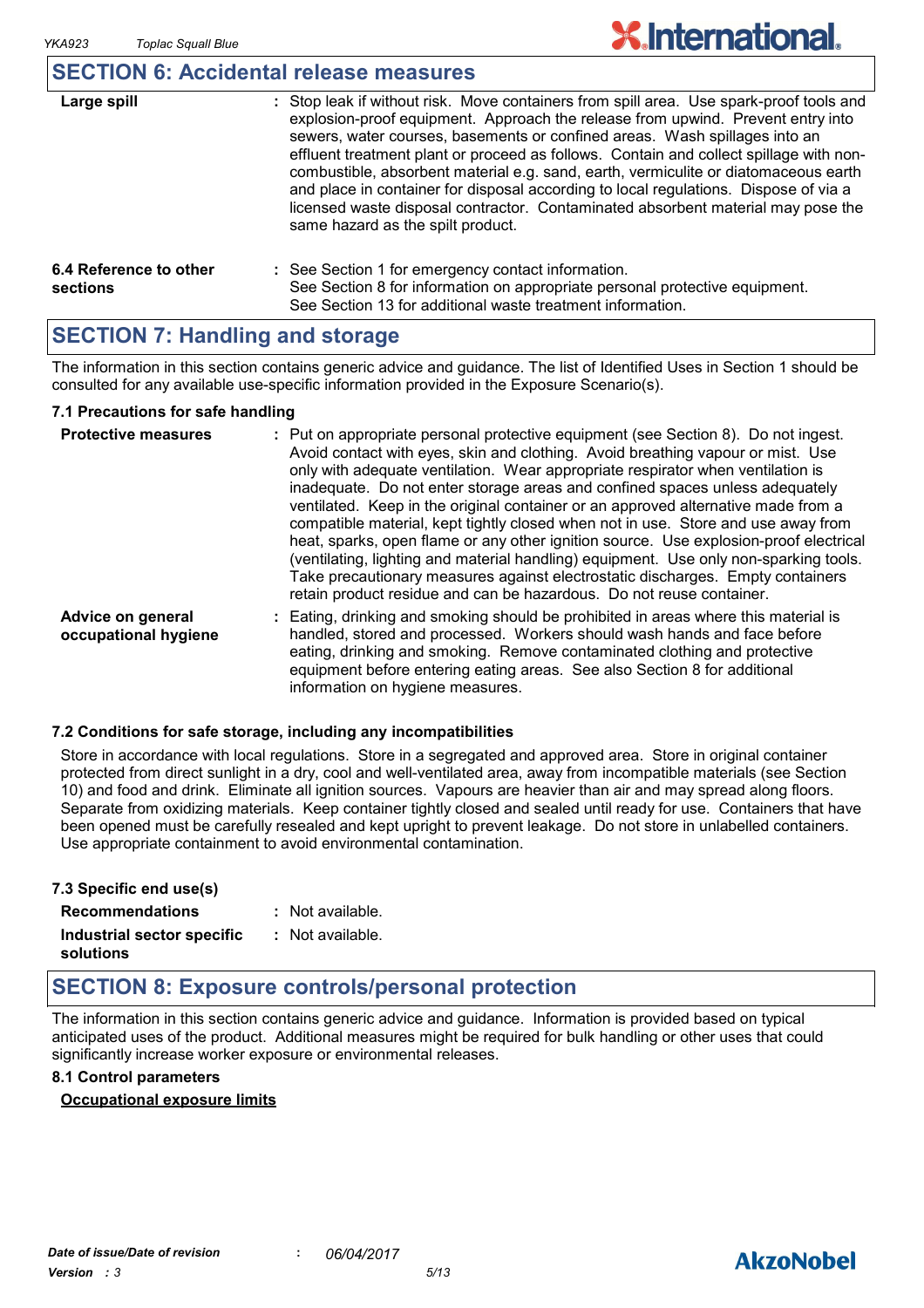### **SECTION 8: Exposure controls/personal protection**

| Product/ingredient name                                  |                                                                                                                                                                                                                                                                                                                                                                                          | <b>Exposure limit values</b>                                                                                                                                                                                                                                                                                                                                                                                                                                                                                                                                                                                                                                                                                                                                                                                                                                                                                                                                                                                                                                                                                                                                                              |  |  |
|----------------------------------------------------------|------------------------------------------------------------------------------------------------------------------------------------------------------------------------------------------------------------------------------------------------------------------------------------------------------------------------------------------------------------------------------------------|-------------------------------------------------------------------------------------------------------------------------------------------------------------------------------------------------------------------------------------------------------------------------------------------------------------------------------------------------------------------------------------------------------------------------------------------------------------------------------------------------------------------------------------------------------------------------------------------------------------------------------------------------------------------------------------------------------------------------------------------------------------------------------------------------------------------------------------------------------------------------------------------------------------------------------------------------------------------------------------------------------------------------------------------------------------------------------------------------------------------------------------------------------------------------------------------|--|--|
| Naphtha (petroleum), hydrotreated heavy                  |                                                                                                                                                                                                                                                                                                                                                                                          | EU OEL (Europe).<br>TWA: 1200 mg/m <sup>3</sup> 8 hours.<br>TWA: 197 ppm 8 hours.                                                                                                                                                                                                                                                                                                                                                                                                                                                                                                                                                                                                                                                                                                                                                                                                                                                                                                                                                                                                                                                                                                         |  |  |
| 2-ethylhexanoic acid, zirconium salt                     |                                                                                                                                                                                                                                                                                                                                                                                          | EH40/2005 WELs (United Kingdom (UK), 12/2011).<br>STEL: 10 mg/m <sup>3</sup> , (as Zr) 15 minutes.<br>TWA: $5 \text{ mg/m}^3$ , (as Zr) 8 hours.                                                                                                                                                                                                                                                                                                                                                                                                                                                                                                                                                                                                                                                                                                                                                                                                                                                                                                                                                                                                                                          |  |  |
| <b>Recommended monitoring</b><br>procedures<br>required. |                                                                                                                                                                                                                                                                                                                                                                                          | If this product contains ingredients with exposure limits, personal, workplace<br>atmosphere or biological monitoring may be required to determine the effectiveness<br>of the ventilation or other control measures and/or the necessity to use respiratory<br>protective equipment. Reference should be made to monitoring standards, such as<br>the following: European Standard EN 689 (Workplace atmospheres - Guidance for<br>the assessment of exposure by inhalation to chemical agents for comparison with<br>limit values and measurement strategy) European Standard EN 14042 (Workplace<br>atmospheres - Guide for the application and use of procedures for the assessment<br>of exposure to chemical and biological agents) European Standard EN 482<br>(Workplace atmospheres - General requirements for the performance of procedures<br>for the measurement of chemical agents) Reference to national guidance<br>documents for methods for the determination of hazardous substances will also be                                                                                                                                                                       |  |  |
| <b>DNELs/DMELs</b>                                       |                                                                                                                                                                                                                                                                                                                                                                                          |                                                                                                                                                                                                                                                                                                                                                                                                                                                                                                                                                                                                                                                                                                                                                                                                                                                                                                                                                                                                                                                                                                                                                                                           |  |  |
| No DNELs/DMELs available.                                |                                                                                                                                                                                                                                                                                                                                                                                          |                                                                                                                                                                                                                                                                                                                                                                                                                                                                                                                                                                                                                                                                                                                                                                                                                                                                                                                                                                                                                                                                                                                                                                                           |  |  |
| <b>PNECs</b>                                             |                                                                                                                                                                                                                                                                                                                                                                                          |                                                                                                                                                                                                                                                                                                                                                                                                                                                                                                                                                                                                                                                                                                                                                                                                                                                                                                                                                                                                                                                                                                                                                                                           |  |  |
| No PNECs available                                       |                                                                                                                                                                                                                                                                                                                                                                                          |                                                                                                                                                                                                                                                                                                                                                                                                                                                                                                                                                                                                                                                                                                                                                                                                                                                                                                                                                                                                                                                                                                                                                                                           |  |  |
| 8.2 Exposure controls                                    |                                                                                                                                                                                                                                                                                                                                                                                          |                                                                                                                                                                                                                                                                                                                                                                                                                                                                                                                                                                                                                                                                                                                                                                                                                                                                                                                                                                                                                                                                                                                                                                                           |  |  |
| Appropriate engineering<br>controls                      | : Use only with adequate ventilation. Use process enclosures, local exhaust<br>ventilation or other engineering controls to keep worker exposure to airborne<br>contaminants below any recommended or statutory limits. The engineering<br>controls also need to keep gas, vapour or dust concentrations below any lower<br>explosive limits. Use explosion-proof ventilation equipment. |                                                                                                                                                                                                                                                                                                                                                                                                                                                                                                                                                                                                                                                                                                                                                                                                                                                                                                                                                                                                                                                                                                                                                                                           |  |  |
| <b>Individual protection measures</b>                    |                                                                                                                                                                                                                                                                                                                                                                                          |                                                                                                                                                                                                                                                                                                                                                                                                                                                                                                                                                                                                                                                                                                                                                                                                                                                                                                                                                                                                                                                                                                                                                                                           |  |  |
| <b>Hygiene measures</b>                                  |                                                                                                                                                                                                                                                                                                                                                                                          | Wash hands, forearms and face thoroughly after handling chemical products,<br>before eating, smoking and using the lavatory and at the end of the working period.<br>Appropriate techniques should be used to remove potentially contaminated clothing.<br>Wash contaminated clothing before reusing. Ensure that eyewash stations and<br>safety showers are close to the workstation location.                                                                                                                                                                                                                                                                                                                                                                                                                                                                                                                                                                                                                                                                                                                                                                                           |  |  |
| <b>Eye/face protection</b>                               | side-shields.                                                                                                                                                                                                                                                                                                                                                                            | : Safety eyewear complying with an approved standard should be used when a risk<br>assessment indicates this is necessary to avoid exposure to liquid splashes, mists,<br>gases or dusts. If contact is possible, the following protection should be worn,<br>unless the assessment indicates a higher degree of protection: safety glasses with                                                                                                                                                                                                                                                                                                                                                                                                                                                                                                                                                                                                                                                                                                                                                                                                                                          |  |  |
| <b>Skin protection</b>                                   |                                                                                                                                                                                                                                                                                                                                                                                          |                                                                                                                                                                                                                                                                                                                                                                                                                                                                                                                                                                                                                                                                                                                                                                                                                                                                                                                                                                                                                                                                                                                                                                                           |  |  |
| <b>Hand protection</b>                                   |                                                                                                                                                                                                                                                                                                                                                                                          | : Use chemical resistant gloves classified under Standard EN 374: Protective gloves<br>against chemicals and micro-organisms. Recommended: Viton® or Nitrile<br>gloves. When prolonged or frequently repeated contact may occur, a glove with a<br>protection class of 6 (breakthrough time greater than 480 minutes according to EN<br>374) is recommended. When only brief contact is expected, a glove with a<br>protection class of 2 or higher (breakthrough time greater than 30 minutes<br>according to EN 374) is recommended. The user must check that the final choice<br>of type of glove selected for handling this product is the most appropriate and takes<br>into account the particular conditions of use, as included in the user's risk<br>assessment. NOTICE: The selection of a specific glove for a particular application<br>and duration of use in a workplace should also take into account all relevant<br>workplace factors such as, but not limited to: Other chemicals which may be<br>handled, physical requirements (cut/puncture protection, dexterity, thermal<br>protection), potential body reactions to glove materials, as well as the instructions/ |  |  |

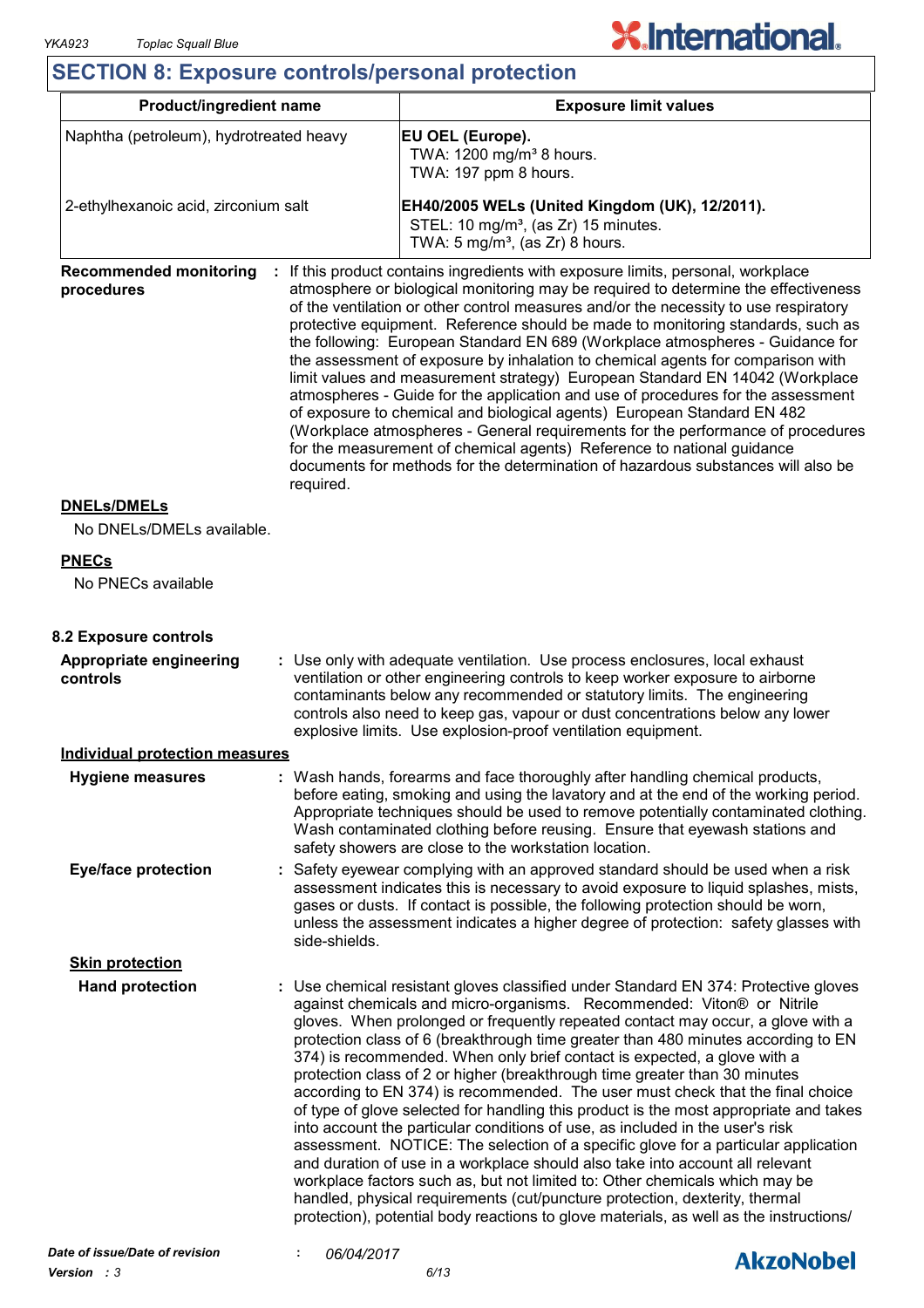|                                           | <b>SECTION 8: Exposure controls/personal protection</b>                                                                                                                                                                                                                                                                                                                                                                                                                                                                                              |  |
|-------------------------------------------|------------------------------------------------------------------------------------------------------------------------------------------------------------------------------------------------------------------------------------------------------------------------------------------------------------------------------------------------------------------------------------------------------------------------------------------------------------------------------------------------------------------------------------------------------|--|
|                                           | specifications provided by the glove supplier. Barrier creams may help to protect<br>the exposed areas of the skin but should not be applied once exposure has<br>occurred.                                                                                                                                                                                                                                                                                                                                                                          |  |
| <b>Body protection</b>                    | : Personal protective equipment for the body should be selected based on the task<br>being performed and the risks involved and should be approved by a specialist<br>before handling this product. When there is a risk of ignition from static electricity,<br>wear anti-static protective clothing. For the greatest protection from static<br>discharges, clothing should include anti-static overalls, boots and gloves. Refer to<br>European Standard EN 1149 for further information on material and design<br>requirements and test methods. |  |
| Other skin protection                     | : Appropriate footwear and any additional skin protection measures should be<br>selected based on the task being performed and the risks involved and should be<br>approved by a specialist before handling this product.                                                                                                                                                                                                                                                                                                                            |  |
| <b>Respiratory protection</b>             | : Use a properly fitted, air-purifying or air-fed respirator complying with an approved<br>standard if a risk assessment indicates this is necessary. Respirator selection<br>must be based on known or anticipated exposure levels, the hazards of the product<br>and the safe working limits of the selected respirator.                                                                                                                                                                                                                           |  |
| <b>Environmental exposure</b><br>controls | : Emissions from ventilation or work process equipment should be checked to<br>ensure they comply with the requirements of environmental protection legislation.<br>In some cases, fume scrubbers, filters or engineering modifications to the process<br>equipment will be necessary to reduce emissions to acceptable levels.                                                                                                                                                                                                                      |  |

### **SECTION 9: Physical and chemical properties**

#### Liquid. **: Appearance** Lowest known value: 155 to 217°C (311 to 422.6°F)(Naphtha (petroleum), **:** hydrotreated heavy). **Physical state Melting point/freezing point Initial boiling point and boiling range Vapour pressure Relative density Vapour density Solubility(ies)** Not available. **:** 1.22 **:** Not available. **:** Not available. **: :** Insoluble in the following materials: cold water. **Odour** Solvent. **pH Colour** : Blue. **Evaporation rate Auto-ignition temperature Flash point** Not available. **:** Closed cup: 43°C **:** Greatest known range: Lower: 1.4% Upper: 7.6% (Naphtha (petroleum), **:** hydrotreated heavy) Not available. **: Partition coefficient: n-octanol/ : Not available.** Not applicable. **: Viscosity Kinematic (room temperature): 263 mm<sup>2</sup>/s Odour threshold water Upper/lower flammability or explosive limits Explosive properties** : Not available. **: Oxidising properties :** Not available. **9.1 Information on basic physical and chemical properties 9.2 Other information Decomposition temperature :** Not available. **Flammability (solid, gas) :** Not available.

No additional information.

### **AkzoNobel**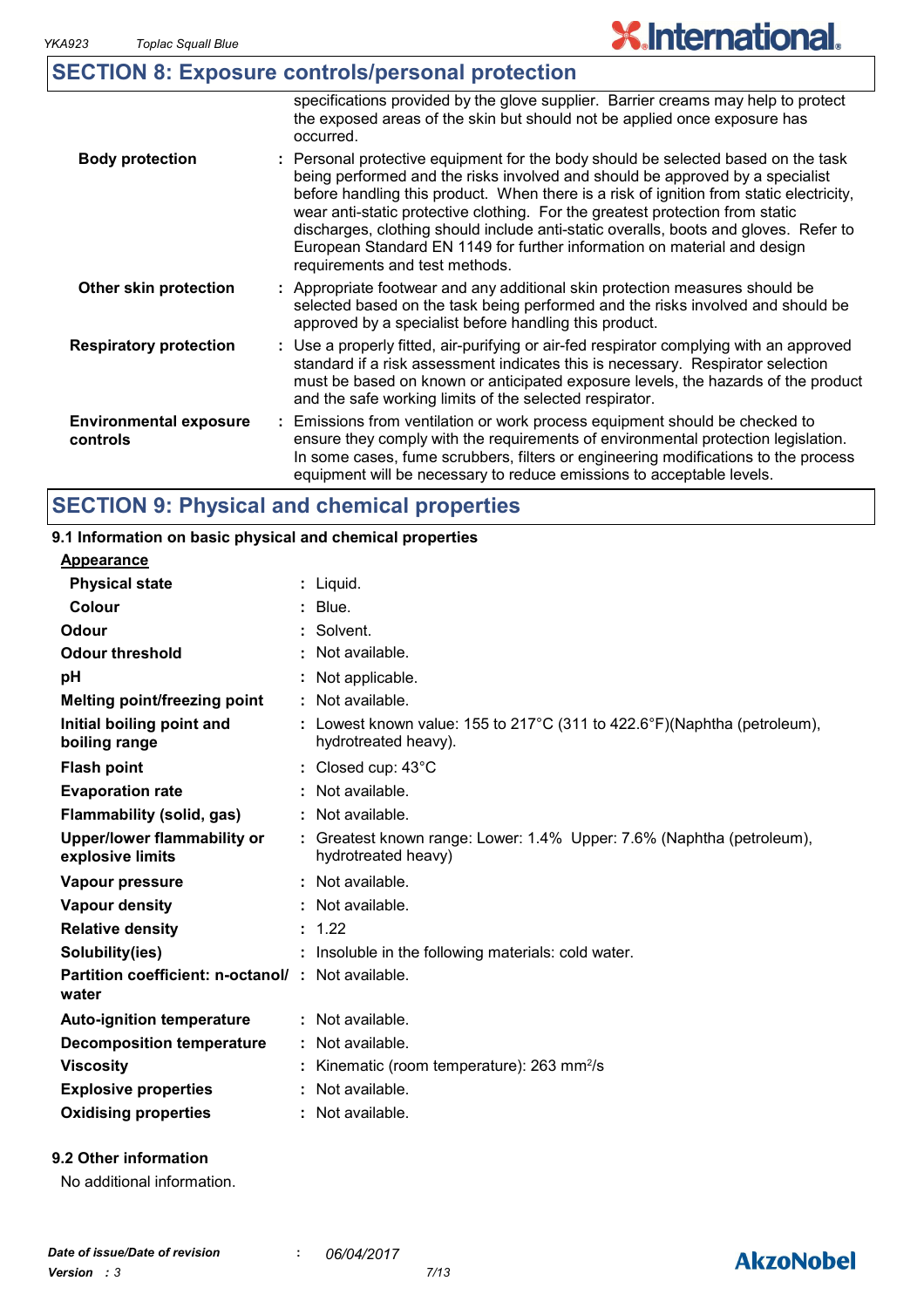#### **10.6 Hazardous decomposition products 10.4 Conditions to avoid** : Avoid all possible sources of ignition (spark or flame). Do not pressurise, cut, weld, braze, solder, drill, grind or expose containers to heat or sources of ignition. Under normal conditions of storage and use, hazardous decomposition products **:** should not be produced. **10.2 Chemical stability** : Reactive or incompatible with the following materials: oxidizing materials **: 10.5 Incompatible materials : 10.3 Possibility of hazardous reactions :** Under normal conditions of storage and use, hazardous reactions will not occur. **SECTION 10: Stability and reactivity 10.1 Reactivity :** No specific test data related to reactivity available for this product or its ingredients.

### **SECTION 11: Toxicological information**

#### **11.1 Information on toxicological effects**

#### **Acute toxicity**

| <b>Product/ingredient name</b>             | Result      | <b>Species</b> | <b>Dose</b> | <b>Exposure</b> |
|--------------------------------------------|-------------|----------------|-------------|-----------------|
| Naphtha (petroleum),<br>hydrotreated heavy | ILD50 Oral  | Rat            | 6000 mg/kg  |                 |
| 2-ethylhexanoic acid,<br>zirconium salt    | LD50 Dermal | Rabbit         | $>5$ g/kg   |                 |
|                                            | LD50 Oral   | Rat            | $>5$ g/kg   |                 |
| 2-butanone oxime                           | LD50 Dermal | Rat            | 1001 mg/kg  | -               |

**Conclusion/Summary :** Not available.

#### **Irritation/Corrosion**

| Product/ingredient name                            | <b>Result</b>          | <b>Species</b> | <b>Score</b> | <b>Exposure</b>    | <b>Observation</b> |
|----------------------------------------------------|------------------------|----------------|--------------|--------------------|--------------------|
| 2-butanone oxime                                   | Eyes - Severe irritant | Rabbit         |              | 100<br>microliters |                    |
| <b>Conclusion/Summary</b>                          | : Not available.       |                |              |                    |                    |
| <b>Sensitisation</b>                               |                        |                |              |                    |                    |
| <b>Conclusion/Summary</b>                          | : Not available.       |                |              |                    |                    |
| <b>Mutagenicity</b>                                |                        |                |              |                    |                    |
| <b>Conclusion/Summary</b>                          | : Not available.       |                |              |                    |                    |
| Carcinogenicity                                    |                        |                |              |                    |                    |
| <b>Conclusion/Summary</b>                          | : Not available.       |                |              |                    |                    |
| <b>Reproductive toxicity</b>                       |                        |                |              |                    |                    |
| <b>Conclusion/Summary</b>                          | : Not available.       |                |              |                    |                    |
| <b>Teratogenicity</b>                              |                        |                |              |                    |                    |
| <b>Conclusion/Summary</b>                          | : Not available.       |                |              |                    |                    |
| Specific target organ toxicity (single exposure)   |                        |                |              |                    |                    |
| Not available.                                     |                        |                |              |                    |                    |
| Specific target organ toxicity (repeated exposure) |                        |                |              |                    |                    |
| Not available.                                     |                        |                |              |                    |                    |

#### **Aspiration hazard**

| <b>Product/ingredient name</b>          | Result                         |  |
|-----------------------------------------|--------------------------------|--|
| Naphtha (petroleum), hydrotreated heavy | ASPIRATION HAZARD - Category 1 |  |

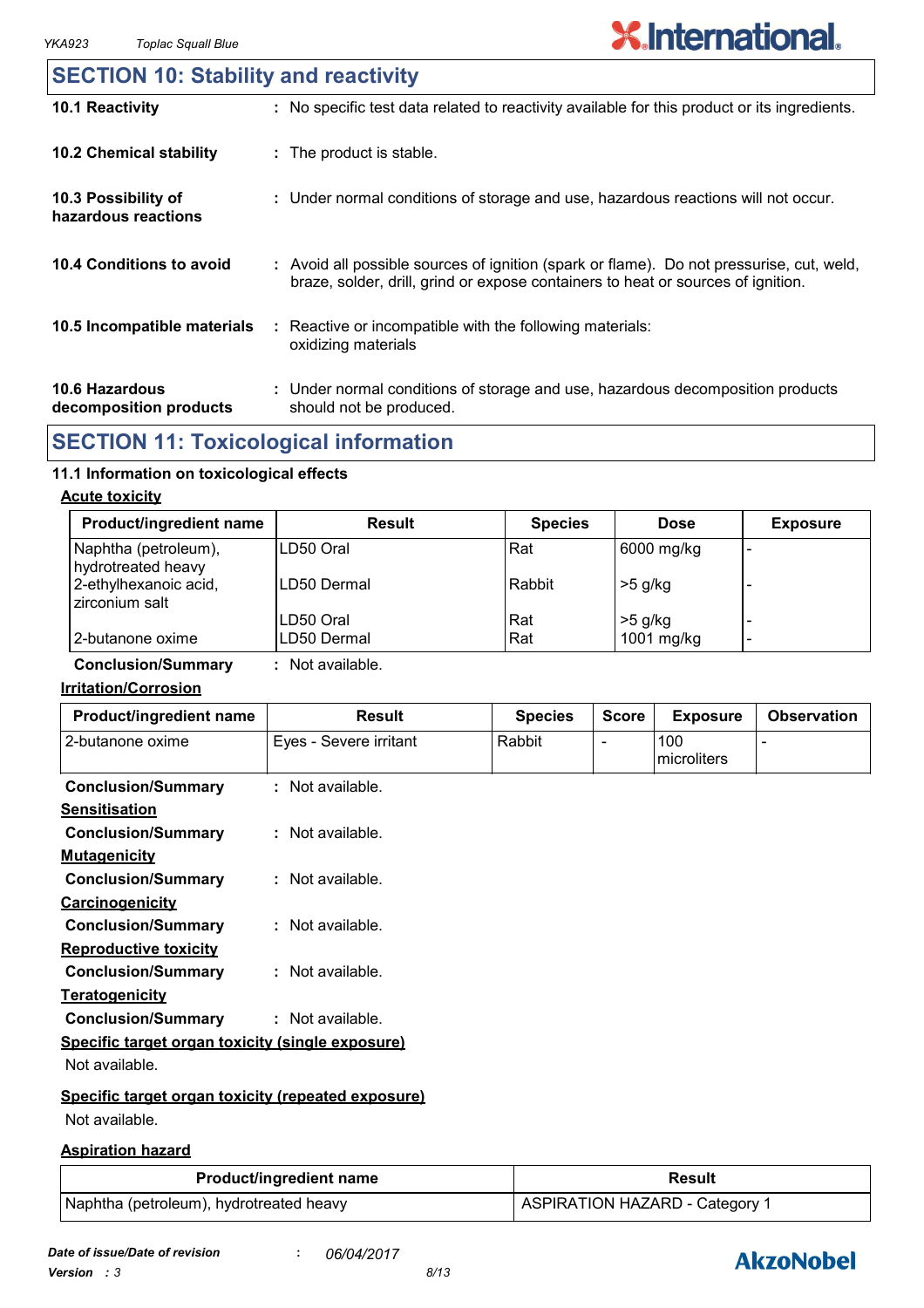### **SECTION 11: Toxicological information**

| Information on likely routes : Not available.<br>of exposure |                                                                                                                                          |
|--------------------------------------------------------------|------------------------------------------------------------------------------------------------------------------------------------------|
| <b>Potential acute health effects</b>                        |                                                                                                                                          |
| Eye contact                                                  | : No known significant effects or critical hazards.                                                                                      |
| <b>Inhalation</b>                                            | : No known significant effects or critical hazards.                                                                                      |
| <b>Skin contact</b>                                          | : Defatting to the skin. May cause skin dryness and irritation.                                                                          |
| Ingestion                                                    | : No known significant effects or critical hazards.                                                                                      |
|                                                              | Symptoms related to the physical, chemical and toxicological characteristics                                                             |
| Eye contact                                                  | : No specific data.                                                                                                                      |
| <b>Inhalation</b>                                            | Adverse symptoms may include the following:<br>headache<br>drowsiness/fatigue<br>dizziness/vertigo<br>muscle weakness<br>unconsciousness |
| <b>Skin contact</b>                                          | : Adverse symptoms may include the following:<br>irritation<br>dryness<br>cracking                                                       |
| Ingestion                                                    | : No specific data.                                                                                                                      |
|                                                              | Delayed and immediate effects as well as chronic effects from short and long-term exposure                                               |
| <b>Short term exposure</b>                                   |                                                                                                                                          |
| <b>Potential immediate</b><br>effects                        | : Not available.                                                                                                                         |
| <b>Potential delayed effects</b>                             | : Not available.                                                                                                                         |
| Long term exposure                                           |                                                                                                                                          |
| <b>Potential immediate</b><br>effects                        | : Not available.                                                                                                                         |
| <b>Potential delayed effects</b>                             | : Not available.                                                                                                                         |
| <b>Potential chronic health effects</b>                      |                                                                                                                                          |
| Not available.                                               |                                                                                                                                          |
| <b>Conclusion/Summary</b>                                    | : Not available.                                                                                                                         |
| <b>General</b>                                               | Prolonged or repeated contact can defat the skin and lead to irritation, cracking and/<br>or dermatitis.                                 |
| Carcinogenicity                                              | No known significant effects or critical hazards.                                                                                        |
| <b>Mutagenicity</b>                                          | No known significant effects or critical hazards.                                                                                        |
| <b>Teratogenicity</b>                                        | No known significant effects or critical hazards.                                                                                        |
| <b>Developmental effects</b>                                 | No known significant effects or critical hazards.                                                                                        |
| <b>Fertility effects</b>                                     | No known significant effects or critical hazards.                                                                                        |
|                                                              |                                                                                                                                          |

#### **Other information :**

: Not available.

### **SECTION 12: Ecological information**

#### **12.1 Toxicity**

| Product/ingredient name   | Result                                          | <b>Species</b>             | <b>Exposure</b> |
|---------------------------|-------------------------------------------------|----------------------------|-----------------|
| I 2-butanone oxime        | Acute LC50 843000 to 914000 µg/l<br>Fresh water | Fish - Pimephales promelas | 96 hours        |
| <b>Conclusion/Summary</b> | Not available.                                  |                            |                 |



**X.International.**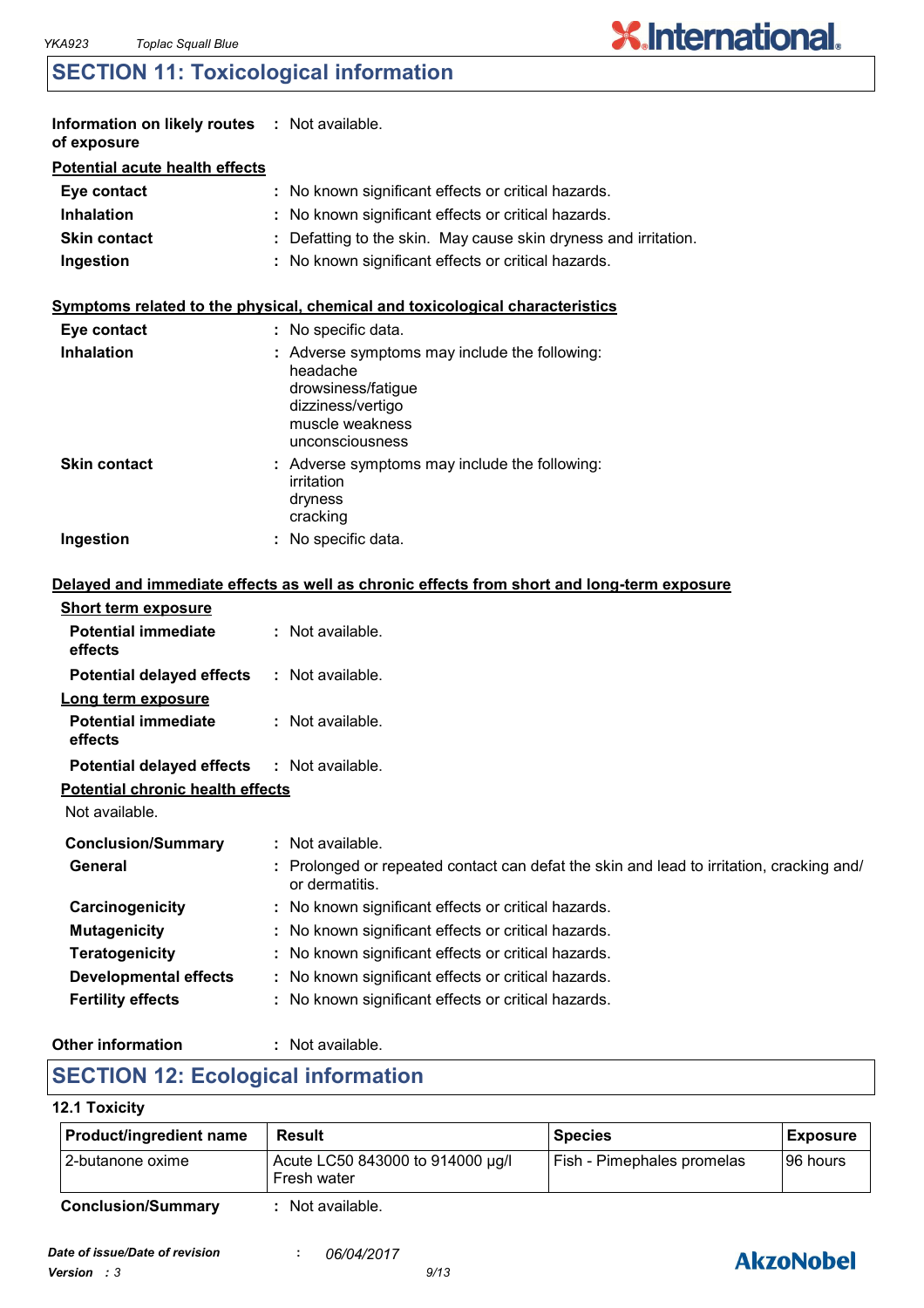### **SECTION 12: Ecological information**

#### **12.2 Persistence and degradability**

**Conclusion/Summary :** Not available.

| <b>Product/ingredient name</b>             | $\mathsf{Loa}\mathsf{P}_\mathsf{ow}$ | <b>BCF</b>   | l Potential |
|--------------------------------------------|--------------------------------------|--------------|-------------|
| Naphtha (petroleum),<br>hydrotreated heavy |                                      | 10 to 2500   | high        |
| 2-ethylhexanoic acid,<br>zirconium salt    |                                      | 2.96         | l low       |
| 2-butanone oxime                           | 0.63                                 | 15.011872336 | llow        |

| 12.4 Mobility in soil                     |                  |
|-------------------------------------------|------------------|
| Soil/water partition<br>coefficient (Koc) | : Not available. |
| <b>Mobility</b>                           | : Not available. |

| 12.5 Results of PBT and vPvB assessment |                   |  |
|-----------------------------------------|-------------------|--|
| <b>PBT</b>                              | : Not applicable. |  |
| <b>vPvB</b>                             | : Not applicable. |  |

#### **12.6 Other adverse effects** : No known significant effects or critical hazards.

### **SECTION 13: Disposal considerations**

The information in this section contains generic advice and guidance. The list of Identified Uses in Section 1 should be consulted for any available use-specific information provided in the Exposure Scenario(s).

#### **13.1 Waste treatment methods**

#### **Product**

| <b>Methods of disposal</b> | : The generation of waste should be avoided or minimised wherever possible.<br>Disposal of this product, solutions and any by-products should at all times comply<br>with the requirements of environmental protection and waste disposal legislation<br>and any regional local authority requirements.<br>Dispose of surplus and non-recyclable products via a licensed waste disposal<br>contractor. Waste should not be disposed of untreated to the sewer unless fully<br>compliant with the requirements of all authorities with jurisdiction. |
|----------------------------|-----------------------------------------------------------------------------------------------------------------------------------------------------------------------------------------------------------------------------------------------------------------------------------------------------------------------------------------------------------------------------------------------------------------------------------------------------------------------------------------------------------------------------------------------------|
| <b>Hazardous waste</b>     | : The classification of the product may meet the criteria for a hazardous waste.                                                                                                                                                                                                                                                                                                                                                                                                                                                                    |

#### **European waste catalogue (EWC)**

| Code number                | <b>Waste designation</b>                                                                                                                                                                                                                                                                                                                                                                                                                                                                                                                                      |
|----------------------------|---------------------------------------------------------------------------------------------------------------------------------------------------------------------------------------------------------------------------------------------------------------------------------------------------------------------------------------------------------------------------------------------------------------------------------------------------------------------------------------------------------------------------------------------------------------|
| EWC 08 01 11*              | waste paint and varnish containing organic solvents or other hazardous substances                                                                                                                                                                                                                                                                                                                                                                                                                                                                             |
| Packaging                  |                                                                                                                                                                                                                                                                                                                                                                                                                                                                                                                                                               |
| <b>Methods of disposal</b> | : Dispose of containers contaminated by the product in accordance with local or<br>national legal provisions. This material and its container must be disposed of as<br>hazardous waste. Dispose of via a licensed waste disposal contractor.                                                                                                                                                                                                                                                                                                                 |
| <b>Special precautions</b> | : This material and its container must be disposed of in a safe way. Care should be<br>taken when handling emptied containers that have not been cleaned or rinsed out.<br>Empty containers or liners may retain some product residues. Vapour from product<br>residues may create a highly flammable or explosive atmosphere inside the<br>container. Do not cut, weld or grind used containers unless they have been cleaned<br>thoroughly internally. Avoid dispersal of spilt material and runoff and contact with<br>soil, waterways, drains and sewers. |

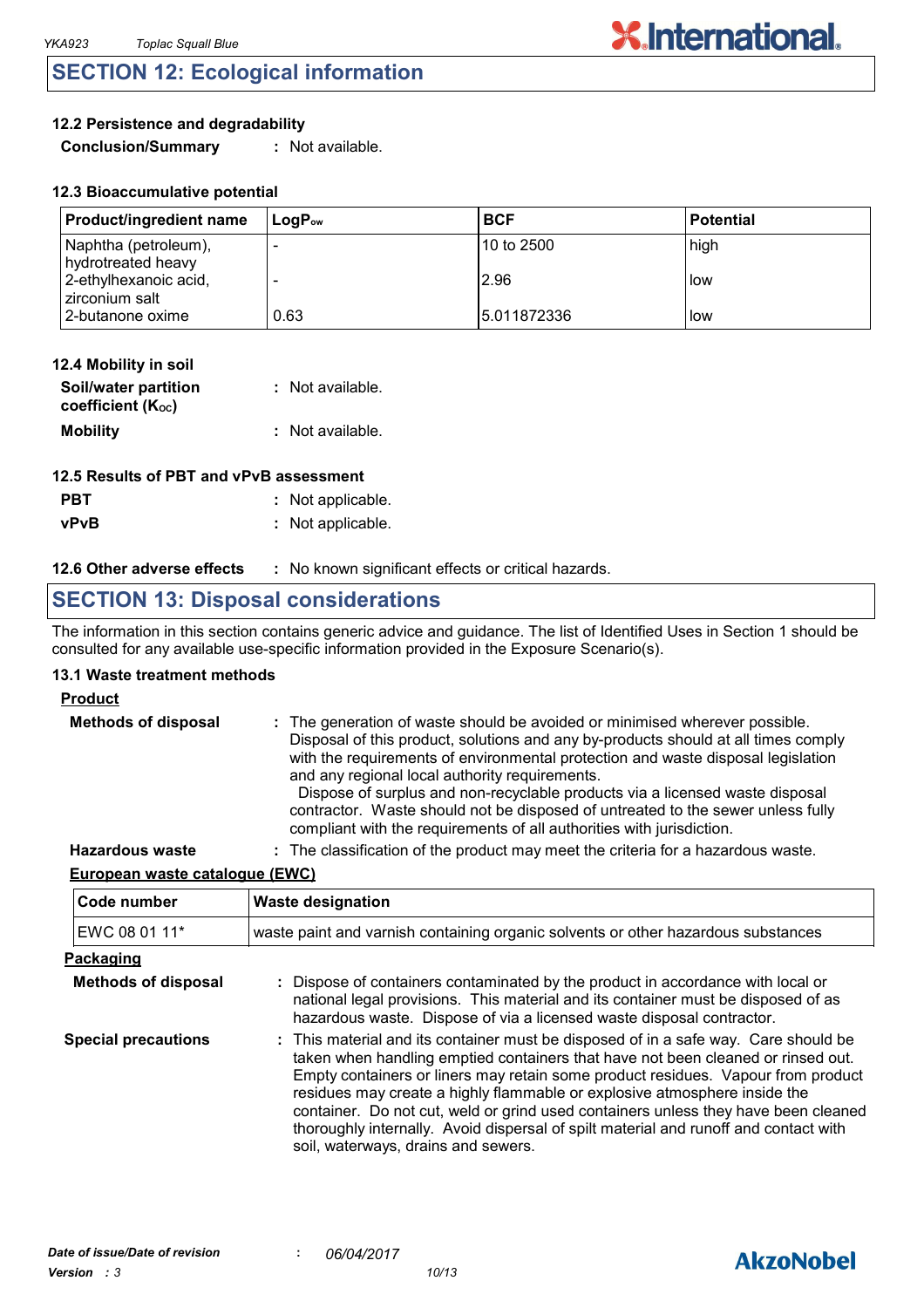### **SECTION 14: Transport information**

|                                    | <b>ADR/RID</b>                                               | <b>IMDG</b>    | <b>IATA</b>    |
|------------------------------------|--------------------------------------------------------------|----------------|----------------|
| 14.1 UN number                     | <b>UN1263</b>                                                | <b>UN1263</b>  | <b>UN1263</b>  |
| 14.2 UN proper<br>shipping name    | <b>PAINT</b>                                                 | <b>PAINT</b>   | <b>PAINT</b>   |
| 14.3 Transport<br>hazard class(es) | $\mathfrak{S}$                                               | 3              | 3              |
| 14.4 Packing<br>group              | $\mathbf{III}$                                               | $\mathbf{III}$ | $\mathbf{III}$ |
| 14.5<br>Environmental<br>hazards   | No.                                                          | No.            | No.            |
| <b>Additional</b><br>information   | <b>Special provisions</b><br>640 (E)<br>Tunnel code<br>(D/E) |                |                |

**IMDG Code Segregation group :** Not applicable.

**14.6 Special precautions for user Transport within user's premises:** always transport in closed containers that are **:** upright and secure. Ensure that persons transporting the product know what to do in the event of an accident or spillage.

| 14.7 Transport in bulk         | : Not available. |  |
|--------------------------------|------------------|--|
| according to Annex II of       |                  |  |
| <b>Marpol and the IBC Code</b> |                  |  |

**SECTION 15: Regulatory information**

**15.1 Safety, health and environmental regulations/legislation specific for the substance or mixture EU Regulation (EC) No. 1907/2006 (REACH)**

#### **Annex XIV - List of substances subject to authorisation**

#### **Annex XIV**

**Substances of very high concern**

None of the components are listed.

**Annex XVII - Restrictions : Not applicable. on the manufacture, placing on the market and use of certain dangerous substances, mixtures and articles**

#### **Other EU regulations**

**Europe inventory :** Not determined.

#### **Special packaging requirements**

**Containers to be fitted with child-resistant fastenings :** Not applicable.

### **AkzoNobel**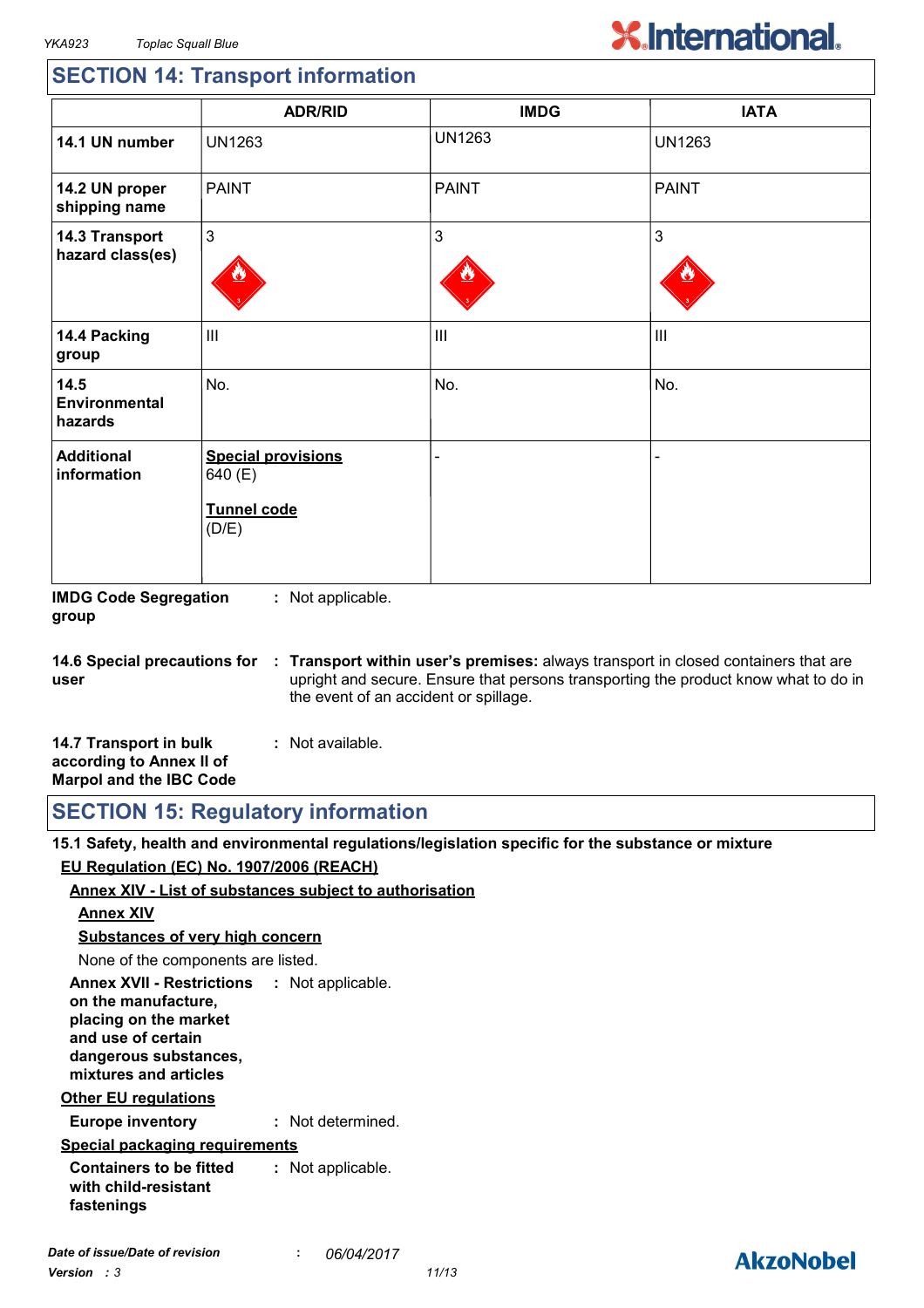### **SECTION 15: Regulatory information**

**Tactile warning of danger :** Not applicable.

| <b>Product/ingredient name</b>                               | Carcinogenic<br>effects | Mutagenic effects | Developmental<br>l effects                                 | Fertility effects     |
|--------------------------------------------------------------|-------------------------|-------------------|------------------------------------------------------------|-----------------------|
| 2-ethylhexanoic acid,<br>zirconium salt<br>'2-butanone oxime | Carc. 2, H351           |                   | Repr. 2, H361d<br>(Unborn child) (oral) (Fertility) (oral) | <b>Repr. 2, H361f</b> |

#### **Ozone depleting substances (1005/2009/EU)**

Not listed.

#### **Prior Informed Consent (PIC) (649/2012/EU)**

Not listed.

#### **National regulations**

**References :** Conforms to Regulation (EC) No. 1907/2006 (REACH), Annex II and Regulation (EC) No. 1272/2008 (CLP)

**15.2 Chemical safety :** No Chemical Safety Assessment has been carried out.

**assessment**

### **SECTION 16: Other information**

 $\nabla$  Indicates information that has changed from previously issued version.

| <b>Abbreviations and</b> | $:$ ATE = Acute Toxicity Estimate                                             |
|--------------------------|-------------------------------------------------------------------------------|
| acronyms                 | CLP = Classification, Labelling and Packaging Regulation [Regulation (EC) No. |
|                          | 1272/2008]                                                                    |
|                          | DMEL = Derived Minimal Effect Level                                           |
|                          | DNEL = Derived No Effect Level                                                |
|                          | EUH statement = CLP-specific Hazard statement                                 |
|                          | PBT = Persistent, Bioaccumulative and Toxic                                   |
|                          | PNEC = Predicted No Effect Concentration                                      |
|                          | <b>RRN = REACH Registration Number</b>                                        |
|                          | vPvB = Very Persistent and Very Bioaccumulative                               |

#### **Procedure used to derive the classification according to Regulation (EC) No. 1272/2008 [CLP/GHS]**

| <b>Classification</b><br>Flam. Liq. 3, H226      |                                                                                                                                                                                                        | <b>Justification</b><br>On basis of test data                                                                                                                                                                                                                                                                                                                                                  |  |
|--------------------------------------------------|--------------------------------------------------------------------------------------------------------------------------------------------------------------------------------------------------------|------------------------------------------------------------------------------------------------------------------------------------------------------------------------------------------------------------------------------------------------------------------------------------------------------------------------------------------------------------------------------------------------|--|
|                                                  |                                                                                                                                                                                                        |                                                                                                                                                                                                                                                                                                                                                                                                |  |
| <b>Full text of classifications</b><br>[CLP/GHS] | Acute Tox. 4, H312<br>Asp. Tox. 1, H304<br>Carc. 2, H351<br><b>EUH066</b><br>Eye Dam. 1, H318<br>Flam. Liq. 3, H226<br>Repr. 2, H361fd<br>(Fertility and Unborn<br>child) (oral)<br>Skin Sens. 1, H317 | <b>ACUTE TOXICITY (dermal) - Category 4</b><br><b>ASPIRATION HAZARD - Category 1</b><br><b>CARCINOGENICITY - Category 2</b><br>Repeated exposure may cause skin dryness or cracking.<br>SERIOUS EYE DAMAGE/ EYE IRRITATION - Category<br><b>FLAMMABLE LIQUIDS - Category 3</b><br>TOXIC TO REPRODUCTION (Fertility and Unborn child)<br>(oral) - Category 2<br>SKIN SENSITIZATION - Category 1 |  |
| Date of printing                                 | 06/04/2017                                                                                                                                                                                             |                                                                                                                                                                                                                                                                                                                                                                                                |  |
| Date of issue/ Date of<br>revision               | : 06/04/2017                                                                                                                                                                                           |                                                                                                                                                                                                                                                                                                                                                                                                |  |
| Date of issue/Date of revision                   | 06/04/2017                                                                                                                                                                                             | AkzoNobel                                                                                                                                                                                                                                                                                                                                                                                      |  |